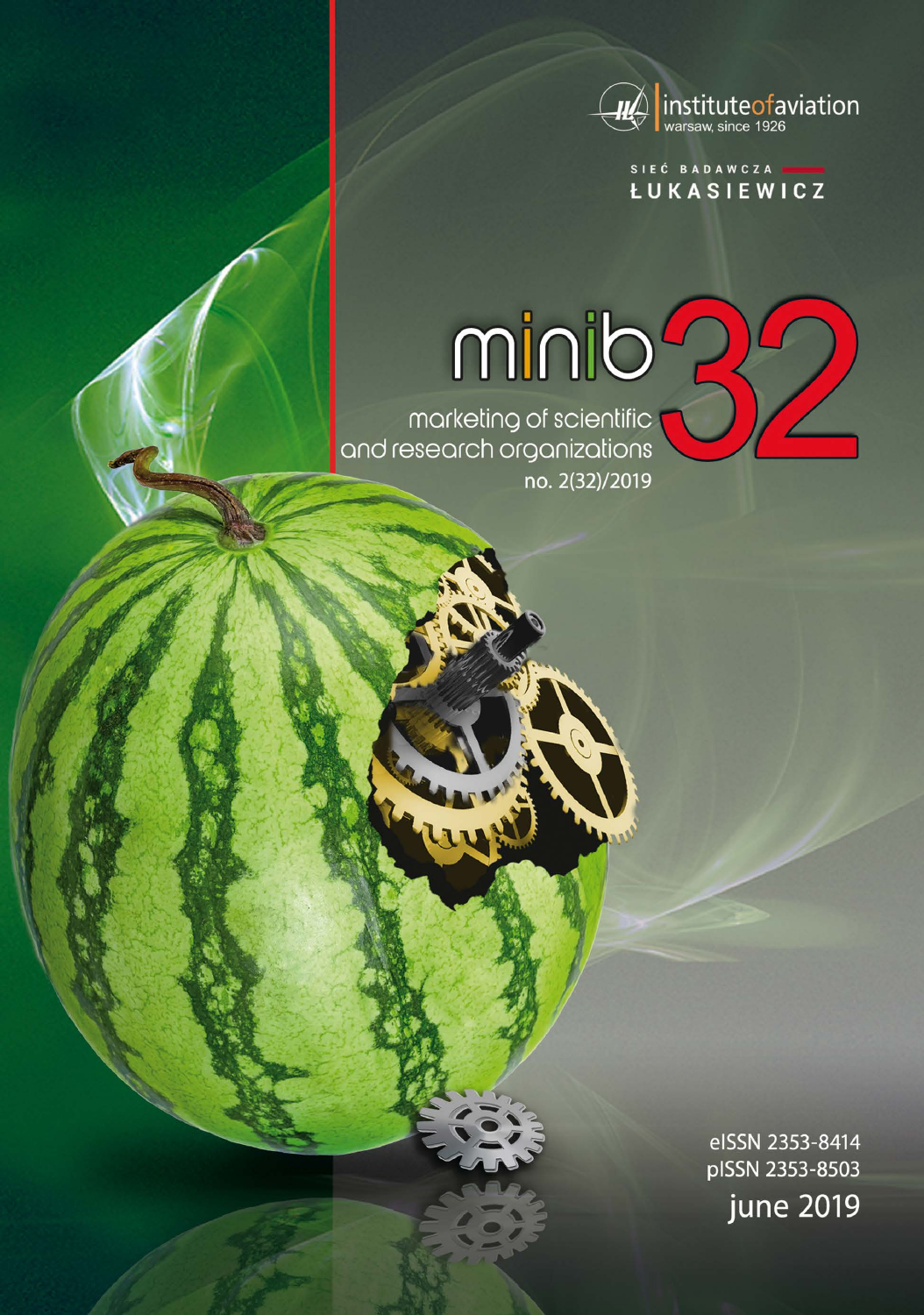

*EVALUATION OF THE MARKETING COMMUNICATION OF SCIENTIFIC UNITS*  **IN THE CONTEXT OF COOPERATION** *WITH THE SECTOR OF SMALL AND MEDIUM ENTERPRISES IN LODZ REGION*

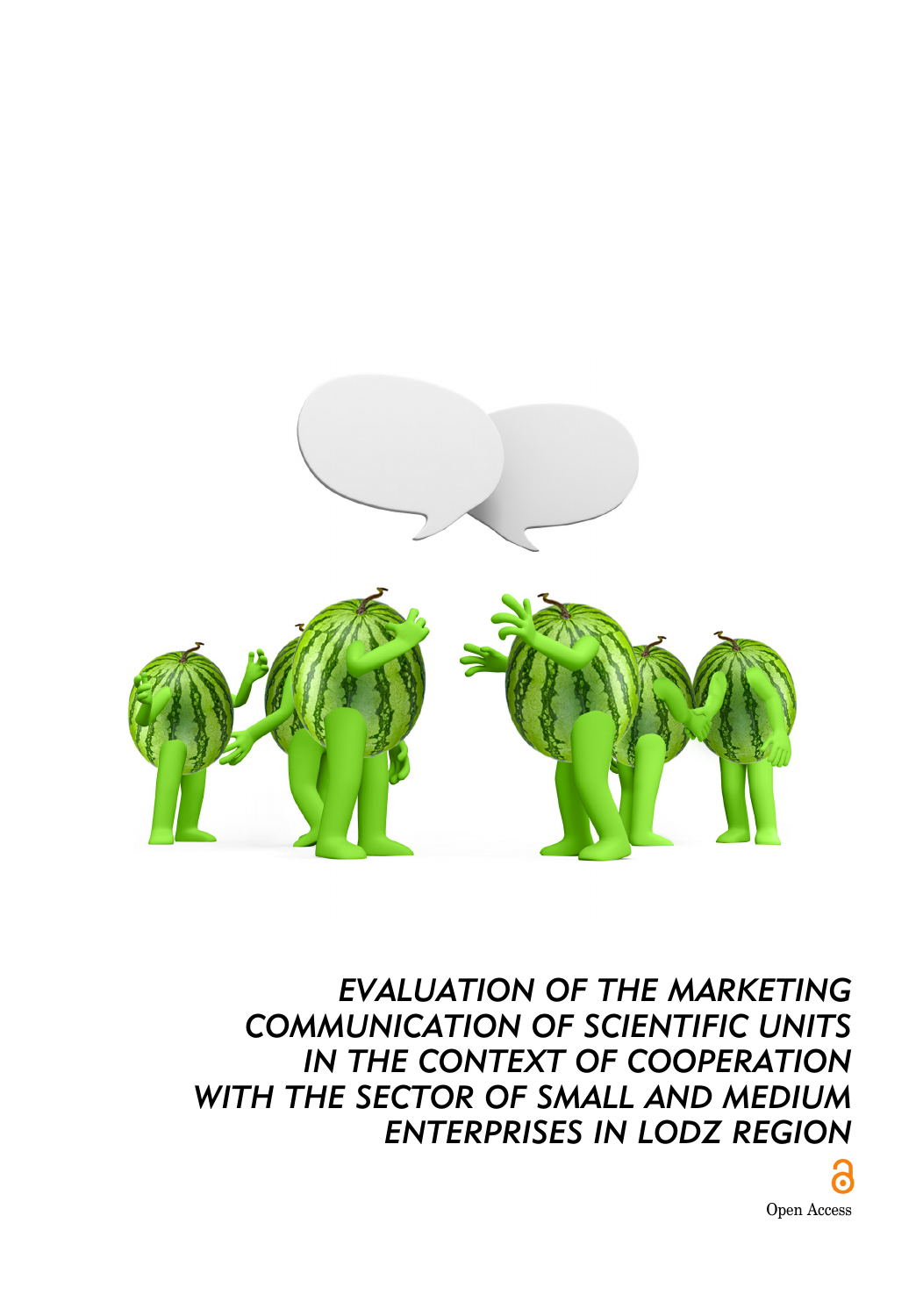# EVALUATION OF THE MARKETING COMMUNICATION OF SCIENTIFIC UNITS IN THE CONTEXT OF COOPERATION WITH THE SECTOR OF SMALL AND MEDIUM ENTERPRISES IN LODZ REGION

Sławomir Milczarek, PhD Marvec Consulting slawomir.milczarek@proakademia.eu

PhD. hab. Eng. Magdalena Grębosz-Krawczyk, Professor of Łódź University of Technology Łódź University of Technology, Faculty of Management and Production Engineering magdalena.grebosz@p.lodz.pl DOI: 10.2478/minib-2019-0034



An essential role in the constant overcoming of barriers as well as in the development of cooperation on the line "sciencebusiness" is played by proper marketing communication carried out by scientific units, being the party initiating the commercialization processes. The aim of the article is to evaluate selected aspects of marketing communication carried out by scientific units during cooperation with small and medium enterprises (SMEs) representing the smart specializations of the Lodz region. The article discusses the results of research carried out in the second and third quarter of 2018, based on the method of indirect communication with respondents, using a questionnaire among the representatives of companies belonging to the smart specializations of the Lodz region. The research results prove that scientific units do not use the available spectrum of marketing communication tools in cooperation with companies and do not use the language of market benefits in the description of knowledge being the subject of commercialization. The majority of respondents are convinced that the level of use of online communication tools by scientific units is low and medium, which automatically transfers into lowering its perception as innovative partners. On the other hand, in the opinion of the surveyed companies, the use of the possibilities created by the Internet Web 2.0 era by scientific units in marketing communication, can positively affect their image in the business environment.

Keywords: marketing communication, cooperation, scientific unit, on-line communication, marketing message, R&D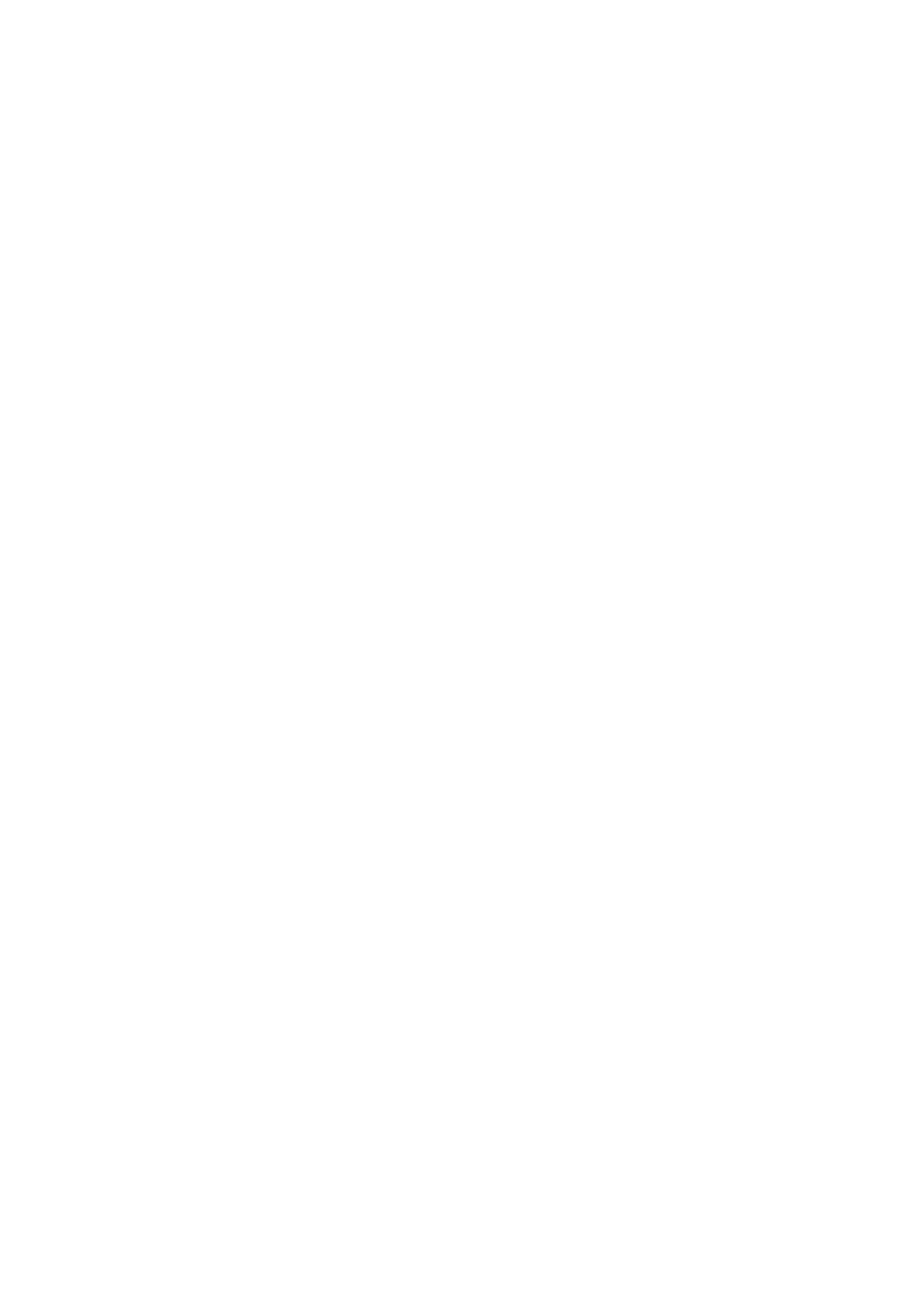# Introduction

Cooperation of scientific entities and business environment is a very desirable and necessary phenomenon for the development of knowledge-based economy. As Sojkin and Michalak (2016) emphasise, in the era of globalisation, professionalisation and internationalisation of the economy, there is a need to transform the role of universities into an entity dynamically influencing market and manufacturing processes. Apart from natural preparation of personnel for the economy, the role of the university is to conduct  $R+D$  works together with enterprises or on their behalf. Practically every research and development activity (with the exception of basic research) is oriented towards the application of its results in practice, which means that it should take into account the market and business context. The level of knowledge of external conditions is directly proportional to the level of advancement of  $R+D$  works (Koszałka, 2016). In practice, this means that conducting work at an increasingly higher TRL<sup>1</sup> level requires more and more market and business knowledge, which is unambiguously related to the way and degree of integration of marketing communication. Therefore, from the marketing point of view, the offer of scientific entities for enterprises is a product which is subject to similar laws as other products on the B2B market. Due to the regulations concerning the functioning of scientific institutions (parameterization system, evaluation criteria or financing system) and the purpose of their activity, scientific entities cannot be treated, in a direct way, as commercial enterprises. Therefore, the aspect of marketing communication refers only to activities related to the process of knowledge commercialisation, i.e. science-business relations (Milczarek, 2017). Here, similarly as in market enterprises, the marketing message is the main determinant of success in the sales area (in this case, the commercialisation of knowledge). The scale of knowledge commercialisation in scientific entities, in turn, directly influences the level of innovativeness of the region and the country. This level is the higher the more the results of development works and industrial research correspond to the real needs of entrepreneurs (Borscht, 2016). According to the theory of the triple helix proposed by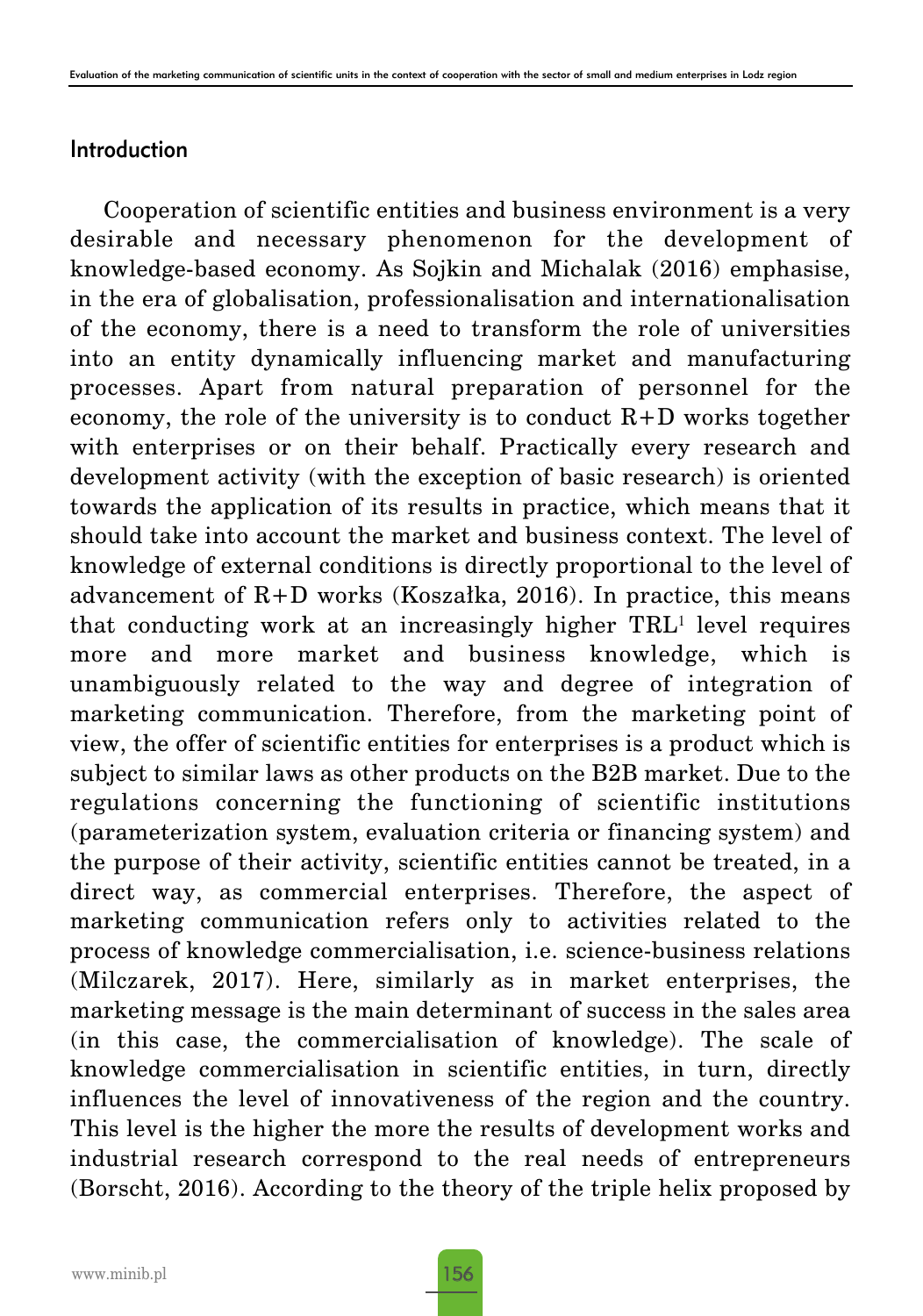Leydesdorff and Etzkowitz (2001), scientists in their relations with industry are expected to be active in the area of developing innovative solutions whose practical application will give them competitive advantages.

Unfortunately, in practice, according to research carried out (Warsaw Enterprise Institute, 2016; European Commission, 2007), the main barriers to cooperation between entrepreneurs and representatives of the world of science are of a communicative nature. They belong to them:

- negative image of science and scientists who, in the opinion of entrepreneurs, do not understand the questions posed to them in the context of business objectives, i.e. the market success of the implemented solution,
- <sup>z</sup> perceiving activities resulting from cooperation with scientists as not significant for running a business (generating revenues and profit),
- <sup>z</sup> convincing entrepreneurs of the asymmetry in the transfer of benefits,
- negative experiences of business in contact with science.

The authors of the report summarize the research with a thesis that the reluctance of Polish entrepreneurs to undertake joint actions with scientists results mainly from a negative perception of Polish science and a belief in its low level of applicability and detachment from business reality. What is interesting, negative opinions on science were given to a greater extent by entrepreneurs who did not have any experience in cooperation with scientific entities. This fact reveals even more clearly the errors of marketing communication conducted by scientific entities, which as a supply side are obliged to positively activate the market through, among others, the use of communication instruments and tools characteristic for the B2B segment. Only in this way can they achieve an increase in the degree of commercialisation of knowledge, while at the same time breaking the current mental barriers on the part of enterprises (Kulczycki, 2017). This positive activation of the external environment is a factor that leads to a twoway flow of constructive information (features of immanent marketing communication), i.e. a comparison of the needs of enterprises with the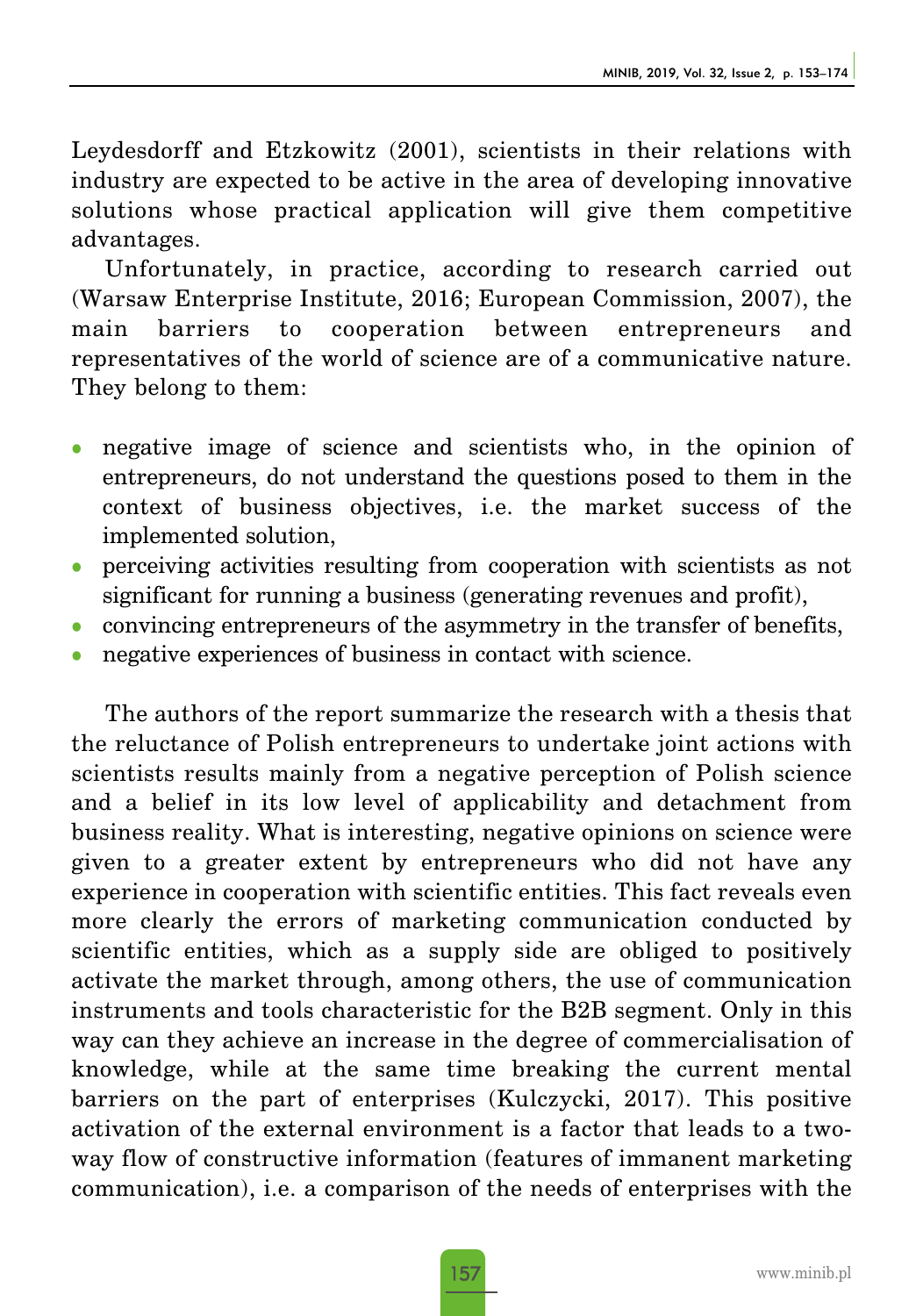capabilities of scientific entities. Feedback, which, as we know, is the recipient's reaction to the message sent by the sender after its decoding, will then begin to serve as a source of valuable information from the external environment, and not just as an opinion generator as is the case today. The process of filling in the information gap, which according to Matusiak and Guliński (2010) has a long-term and complicated origin, will take place. Its causes should be sought primarily in the traditions and values represented by universities, the goals set, the career model and evaluation of a researcher, as well as in market priorities, business culture, constant uncertainty and the time horizon for decision making in economic entities.

Literature on the national and international level quite well defines both the motives for cooperation between the parties (e.g. Bjerregaard, 2009; Breen&Hing, 2002; Santarek and others, 2008) and the main obstacles in establishing cooperation (e.g. Feldy, 2014; Hakansson, 2014; Kuna-Marshalek and others, 2013; Mikosik, 2017; Urmański, 2016). Therefore, it seems interesting to evaluate the marketing communication conducted by scientific entities in the context of cooperation with enterprises focused on development through belonging to regional smart specialisations.

The aim of the article is to evaluate selected aspects of marketing communication conducted by research units in cooperation with SMEs representing intelligent specializations of the Łódź Province.

# Key factors of marketing communication of scientific entities in the context of cooperation with enterprises

One of the key factors of effective communication between science and business entities is the way in which they encode the message addressed to the environment. Due to cultural differences between the two environments (science and business), the coding of the message must take into account the elements characteristic for the perception of enterprises, such as competitiveness, profit or the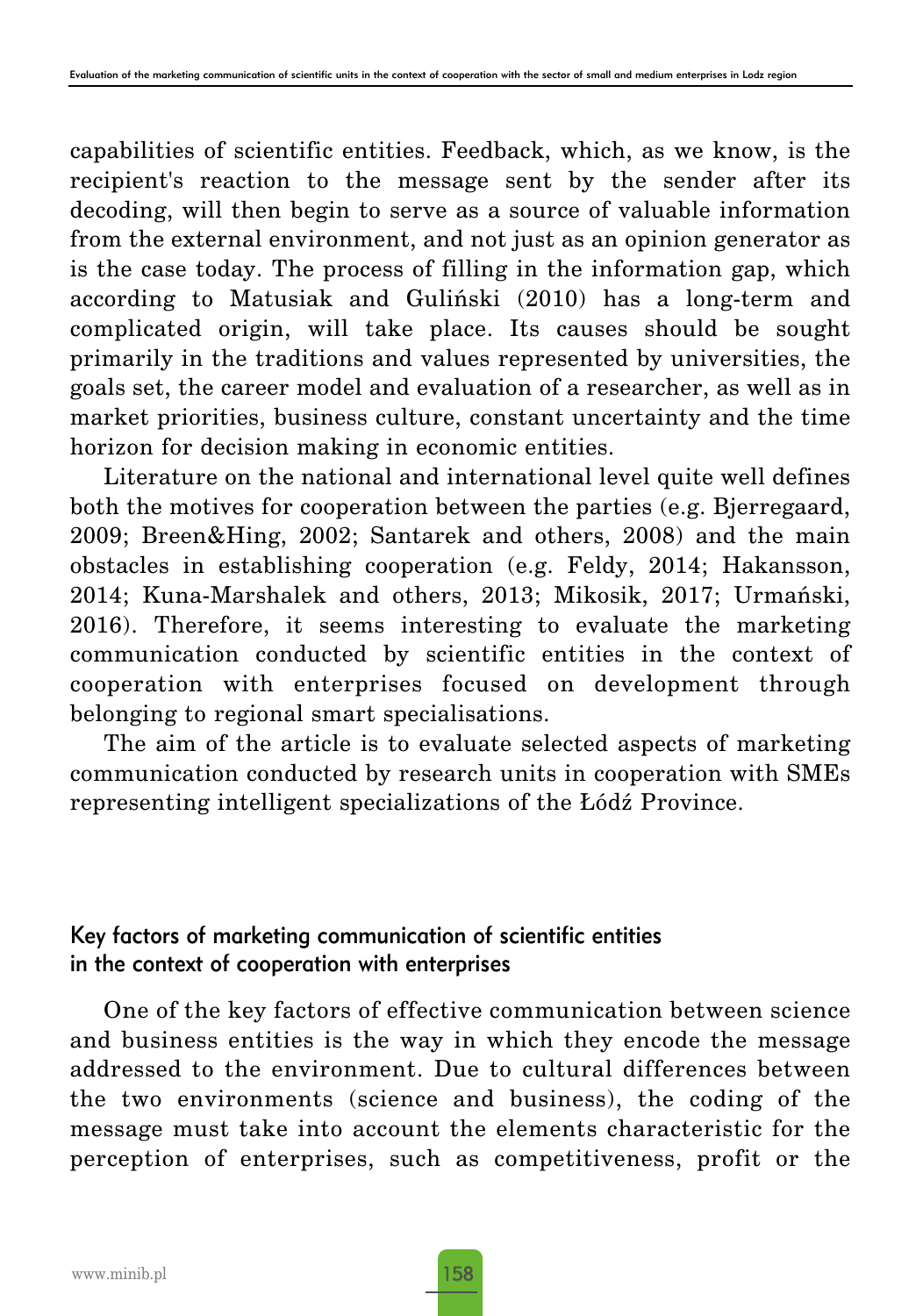highest quality (Kleiber, 2004; Marszałek, 2010; Różański, 2013). Therefore, the basic idea of the message should be presented in the construction of the communication, i.e. the benefits to be received by the recipient. In this case, the promotional constance must flexibly combine the substantive experience of the research unit with the innovative perception of business reality. Unfortunately, the tendency of scientists to frequently use metalanguage, i.e. concepts with a high degree of synthesis, is not conducive to decoding the message in an intended way (Mikosik, 2017). The structure of the marketing message and the way it is encoded are therefore of fundamental importance in relations between the world of science and business, and the growing specialisation of R&D work will further increase this significance (Hakansson, 2014).

Due to the nature of cooperation between research institutions and enterprises, the most frequently used channels of communication are personal channels, i.e. direct communication between research workers and entrepreneurs. This type of communication, due to its individualized character and real-time feedback, determines the process of knowledge commercialization. After a direct meeting with a scientist, an entrepreneur makes decisions on further cooperation, which is connected with a financial investment on his part. This is why it is so important to stress the market benefits that the enterprise will gain when deciding to purchase technology or knowledge in a research unit. Felda's research (2014) shows that direct contact between a scientist and an entrepreneur on average increases the possibility of cooperation between both institutions by more than nine times.

Marketing communication both in enterprises that want to increase their market value and in scientific entities whose task is to conduct  $R+D$  works, serves as a link with the external (internal) environment. Due to the two-way flow of information, marketing communication is a system thanks to which organisations can also obtain information, which distinguishes it from promotion. As a system, i.e. a set of interconnected elements, marketing communication is effective only when there is absolute consistency of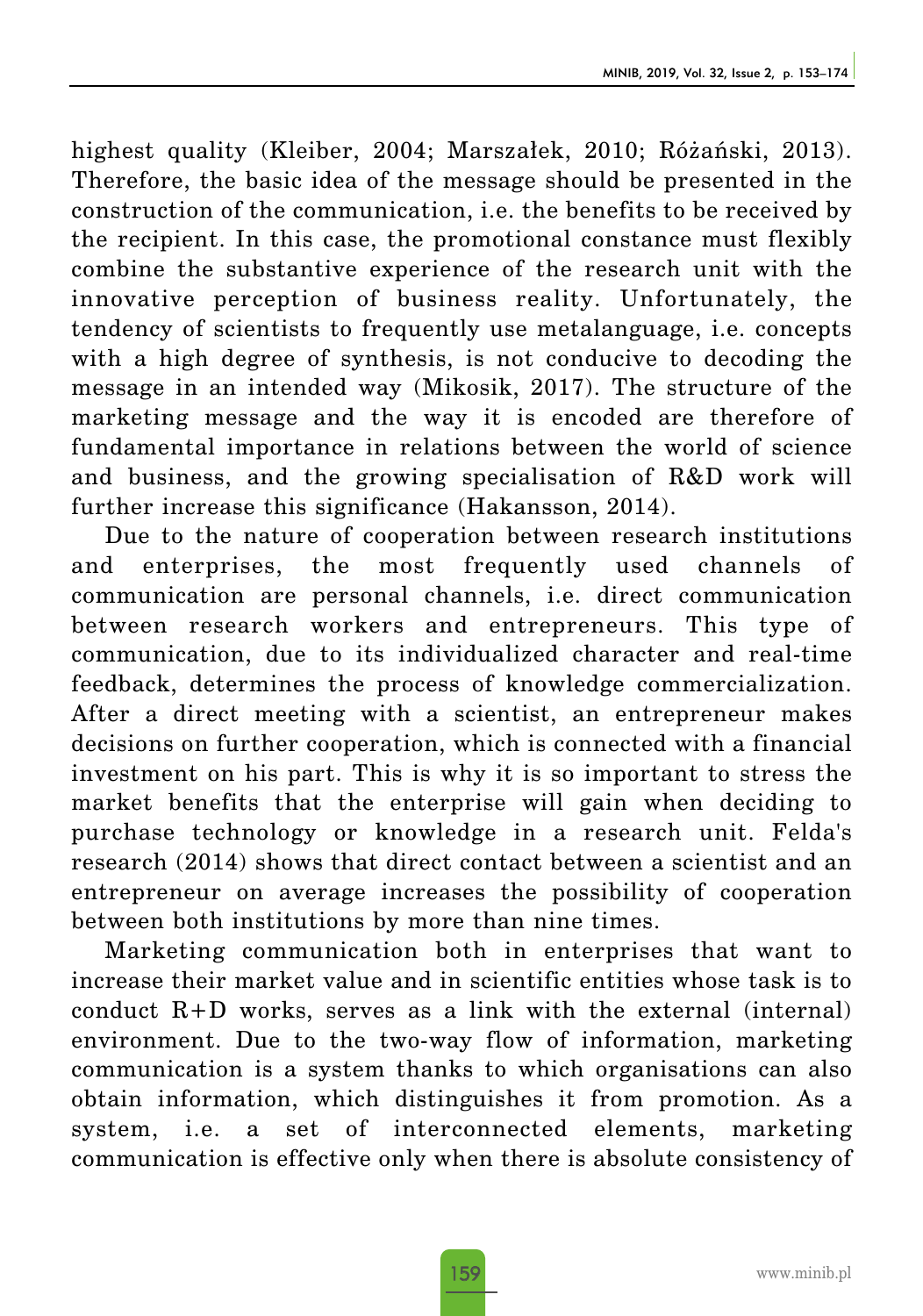the message with the coding system, the type of recipient and the context in which the message is transmitted. Feedback, as the recipient's reaction to the sender's intentions, is a kind of verification of the correctness of information encoding, as well as the permeability of the applied transmission channels. In the case of enterprises, a measurable indicator of a properly constructed communication architecture is the purchasing reaction of customers, an increase in the level of brand recognition or the number of positive ratings in social media. In relation to scientific entities, however, it will increase the interest of the business environment in the conducted R&D works, as well as increase the scope of its orientation regarding the research capabilities of a given entity. Due to the nature of the offer of scientific entities and the specific nature of its addressee (usually a private entity from the SME segment), the best results are achieved by communication in personal channels, which is additionally most expected by the business environment (Urmański, 2016). Personal channels of marketing communication are characteristic of the B2B market, where the message is highly specialised and the details need to be specified in detail.

# Testing methodology

Basic empirical research, preceded by pilot studies, was carried out at the turn of May and August 2018. The method of indirect communication with the respondents using a questionnaire was used during the research. The research was conducted among representatives of micro, small and medium enterprises belonging to intelligent specialisations of the Łódź Province.

The survey was conducted in accordance with the scope described in Table 1.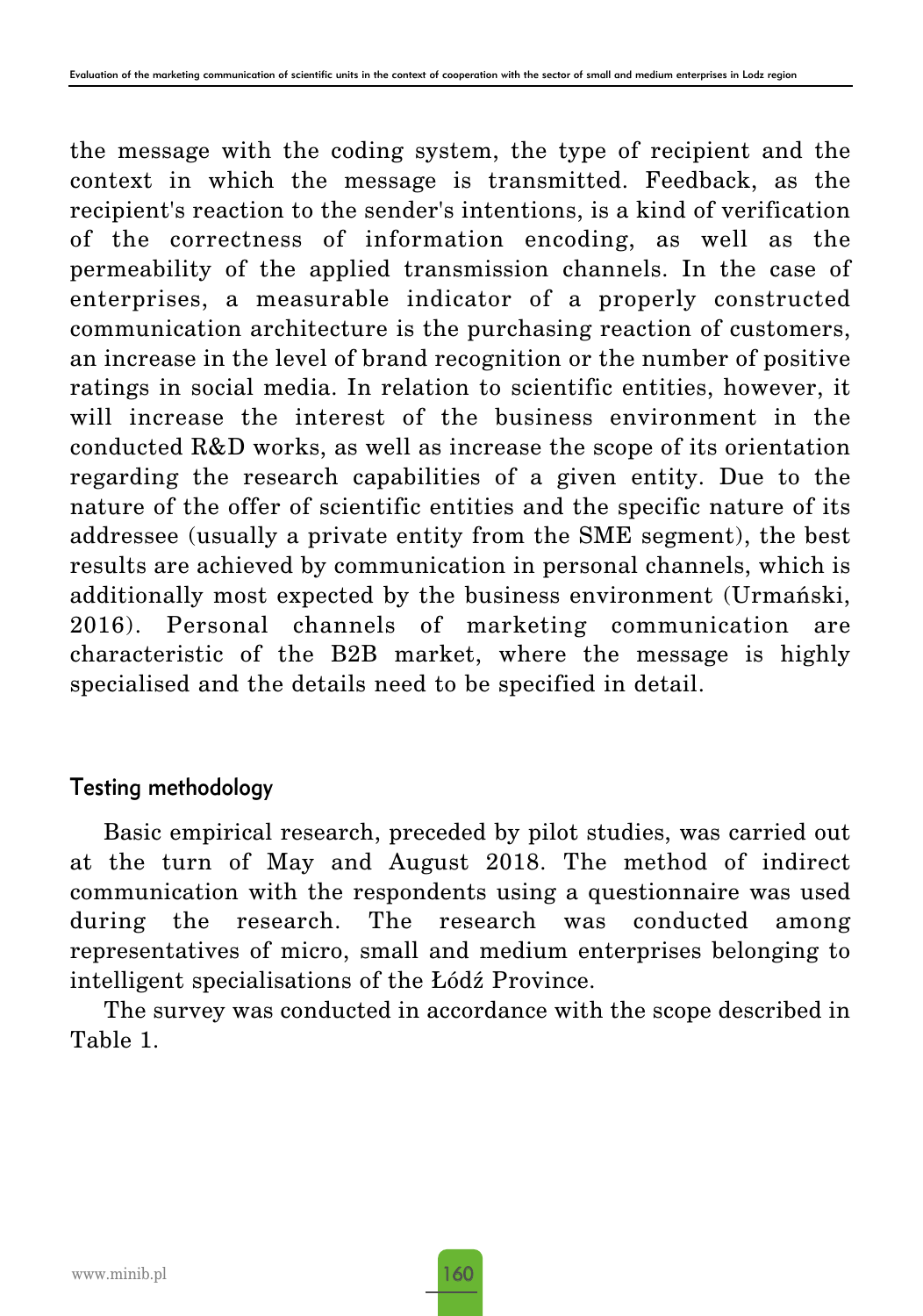| <b>Material scope</b> | <b>Marketing communication process</b>                                  |  |  |  |  |
|-----------------------|-------------------------------------------------------------------------|--|--|--|--|
| Entity scope          | Companies belonging to regional specialisations in Łódź                 |  |  |  |  |
| Spatial scope         | Łódź Province                                                           |  |  |  |  |
| Source of information | Original: materials from our own empirical research                     |  |  |  |  |
| Research method       | Method of indirect communication with respondents using a questionnaire |  |  |  |  |
| Time range            | 05.2018-08.2018.                                                        |  |  |  |  |

Table 1. Scope of research

Source: Own elaboration.

The questionnaire was drawn up in Word as well as using an interface at https://www.interankiety.pl/ and a link activating its completion was sent together with a cover letter to the respondents. Due to the high risk of antispam rejection, mailing by means of a questionnaire portal was abandoned. If the respondent asked for a survey in a noninternet form, the questionnaire was sent in a Word document format.

In the study, a targeted, layered selection of the sample was used. The questionnaire was sent to 10% of the population (Tab.2). The selection of enterprises in particular layers was random. The basis on which the division into layers was made was the CDIG and CRN (KRS) registers.

| Specialisation                                         |         |         | Micro Small Medium | <b>Total</b> | Number of<br>questionnaires<br>sent |
|--------------------------------------------------------|---------|---------|--------------------|--------------|-------------------------------------|
| Modern Textile and Fashion Industry (including Design) | 8 7 9 3 | 923     | 155                | 9871         | 981                                 |
| Innovative Agriculture and Agricultural and Food       |         |         |                    |              |                                     |
| Processing                                             | 5548    | 624     | 134                | 6 306        | 631                                 |
| Energy (including OZE)                                 | 584     | 42      | 31                 | 657          | 67                                  |
| Medicine, Pharmacy, Cosmetics                          | 13 039  | 345     | 104                | 13488        | 1 350                               |
| <b>Advanced Building Materials</b>                     | 3591    | 307     | 77                 | 3975         | 398                                 |
| IT and Telecommunications                              | 4614    | 101     | 10                 | 4 7 2 5      | 473                                 |
| Total                                                  | 36 169  | 2 3 4 2 | 511                | 39 022       | 3 900                               |

Table 2. Smart specialisation enterprises in Łódz Province

Source: Own calculations based on the CDIG and CRN (KRS) registers.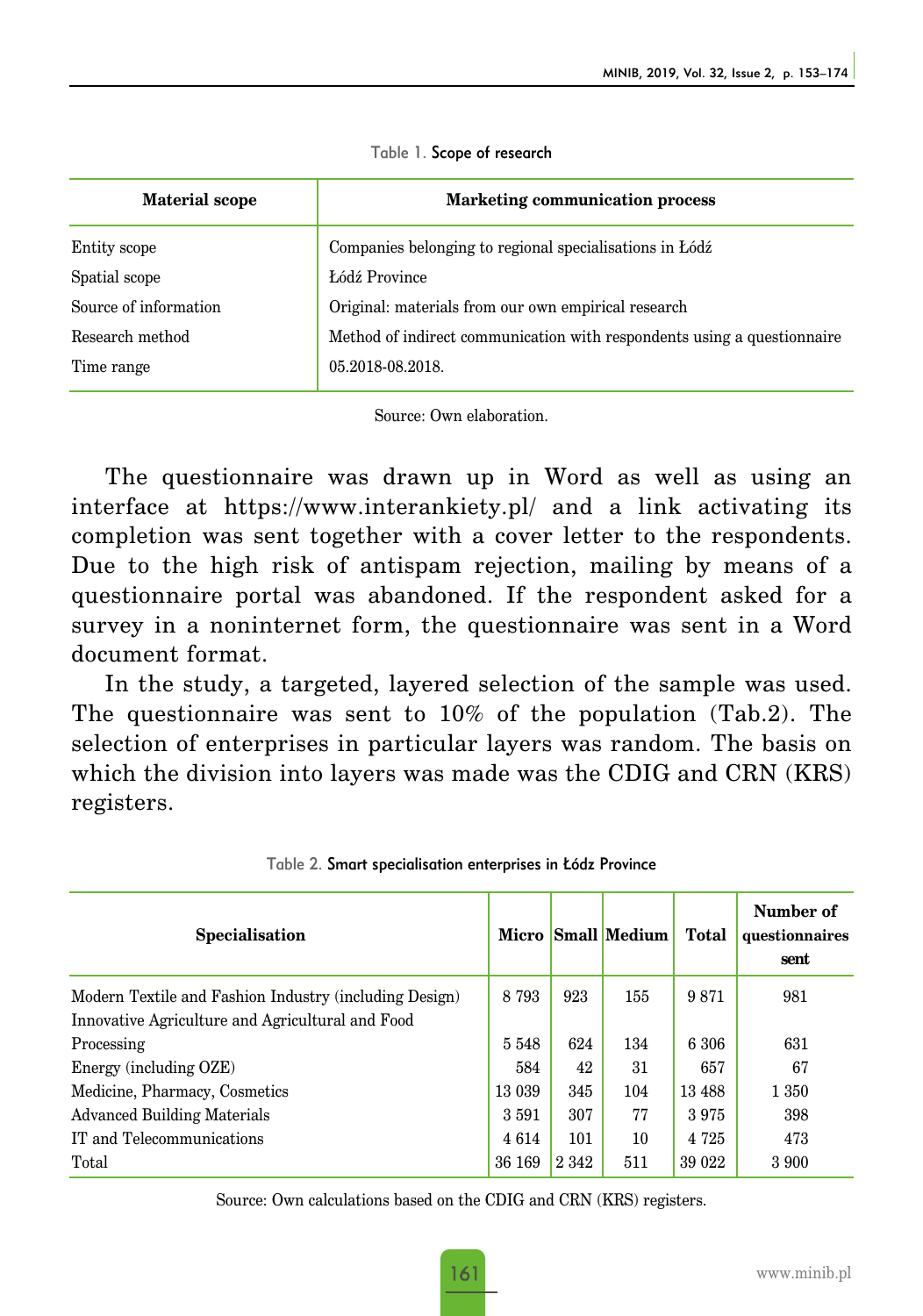135 completed questionnaires were received, representing 3.46% of all sent questionnaires. This result, with a population of 39.022 subjects and a confidence level of 95%, gives a maximum statistical error rate of 8%.

The survey involved 135 companies among which there were:

- 32 entities representing modern textile and fashion industry (including design),
- 10 entities from the area of innovative agriculture and agri-food processing,
- $\bullet$  13 entities representing the energy sector (including  $EE, OZE$ ),
- 16 entities from the medical, pharmaceutical and cosmetics sectors
- $\bullet$  23 entities representing the advanced building materials sector,
- 41 entities from the area of IT and telecommunications.

84 surveyed entities declared that they represent micro, 41 small and 10 medium-sized enterprises. Among the surveyed group there were dominating entities operating on the market for more than 10 years. The size and age structure of enterprises reflects the SME segment (not only the smart enterprise sector) in the Łódź region, which is dominated by entities employing up to 9 employees, present on the market for over a decade.

Enterprises were divided into 5 groups (A–E). Cooperation with the research unit currently being implemented (group A) was declared by 11 enterprises, which constitutes 8.1% of the surveyed population. The same values are represented by group B, i.e. enterprises which in the last 3 years have cooperated with scientific institutions in the Łódź region. Group C includes economic entities that have made unsuccessful attempts at cooperation. This group consists of 13 enterprises and constitutes 9.6% of the total number of respondents. 33 of the surveyed entities (group D) have never established partnership relations with a scientific institution, but they declare such an intention in the next 3 years. Therefore, these are potential and, more importantly, cooperation-oriented entrepreneurs whose share in the surveyed group amounted to 24.4%. On the other hand, group E included 67 enterprises, i.e. 49.6% of respondents who did not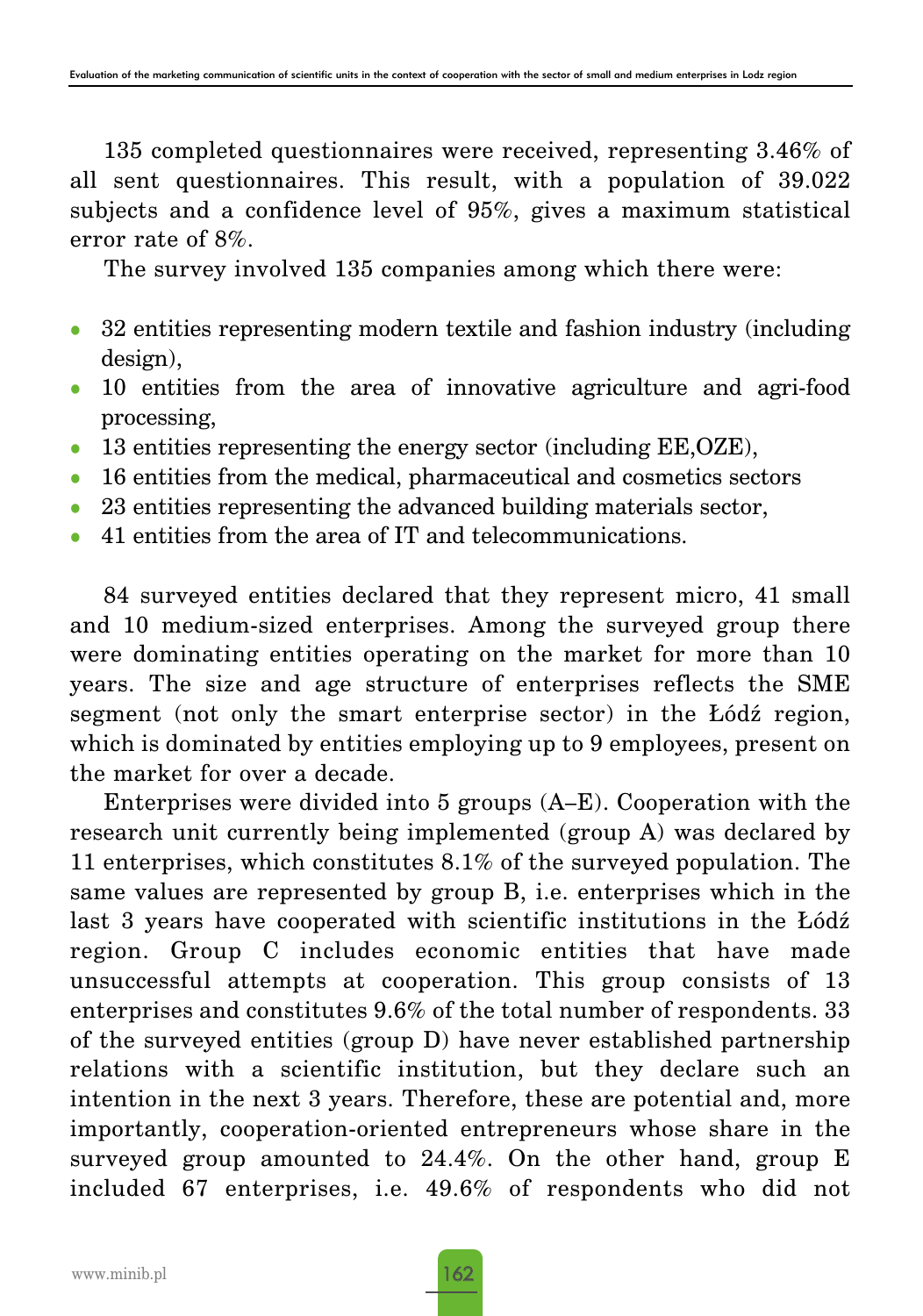cooperate with scientific institutions and do not intend to do so in the future.

To sum up, it can be stated that the surveyed enterprises represented different stages of cooperation with scientific entities (group A, B and C), as well as different attitudes towards cooperation in the future (group D and E). The surveyed group included a crosssection of companies belonging to Łódź, intelligent specialisations in terms of size and years of functioning on the market. Differentiation was also observed in the type of business activity and the type of customer served.

Selected research results are presented below.

### Results of empirical studies

The evaluation of cooperation among enterprises with which scientific institutions have conducted or are currently conducting joint projects has been positive. In the case of each group of scientific entities, the majority of the evaluations were good and very good. The highest percentage of positive marks in relation to all the opinions issued was recorded by scientific institutes and artistic entities (75% of positive marks). The highest ratings for cooperation with scientific institutions in the region were given by entrepreneurs from construction specialisation, in which 100% of respondents issued model and very good notes. On the other hand, the group most dissatisfied with the marriage with science turned out to be entities operating in the area of the traditional Łódź industrial sector, i.e. textiles (Fig. 1).

Statistical analysis, that was made, allowed to identify the correlation between the type of research unit and the assessment made by enterprises belonging to the group of intelligent regional specialisations. In the case of assessments obtained by scientific entities, it turned out that the relationship with the type of entity is not statistically significant (chi<sup>2</sup> = 8.029; p > 0.05). On the other hand, a statistically significant correlation between the scores awarded and the enterprises' belonging to a given regional specialization (chi<sup>2</sup> =  $= 28.398$ ; p < 0.05).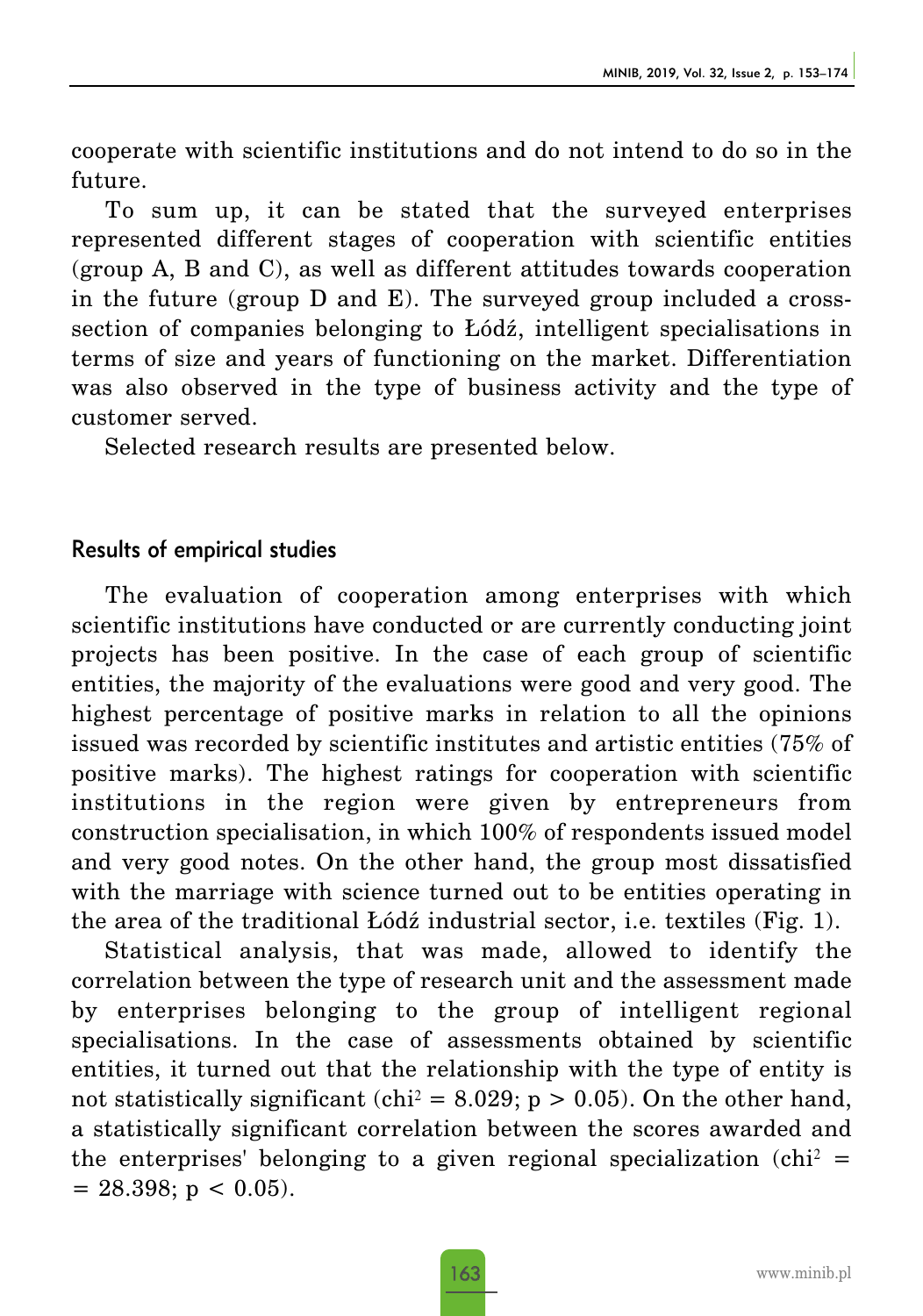

Figure 1. Evaluation of cooperation with scientific entities by enterprises from Łódź regional specialisations

Source: Own calculations.

Among the respondents belonging to groups A and B there were 7 entrepreneurs who cooperated with more than one employee of the research unit and were unable to determine which contacts were the most frequent. In the remaining 15 cases, respondents indicated only one person who dominated in cooperation with the research institution. The highest number of indications, as a person with whom entrepreneurs most often had contact in a scientific institution, was given to a scientist (prof., PhD habilitatus.,PhD), and the lowest number to the Centre for Technology Transfer (CTT) of a scientific institution. None of the assessments of the work of persons employed in scientific institutions was negative, and definitely good and very good marks prevailed.

Summarizing the assessment of cooperation with research institutions made by respondents from groups A and B, one can notice that enterprises belonging to Łódź regional specialisations cooperate with more than one research institution, which means that they are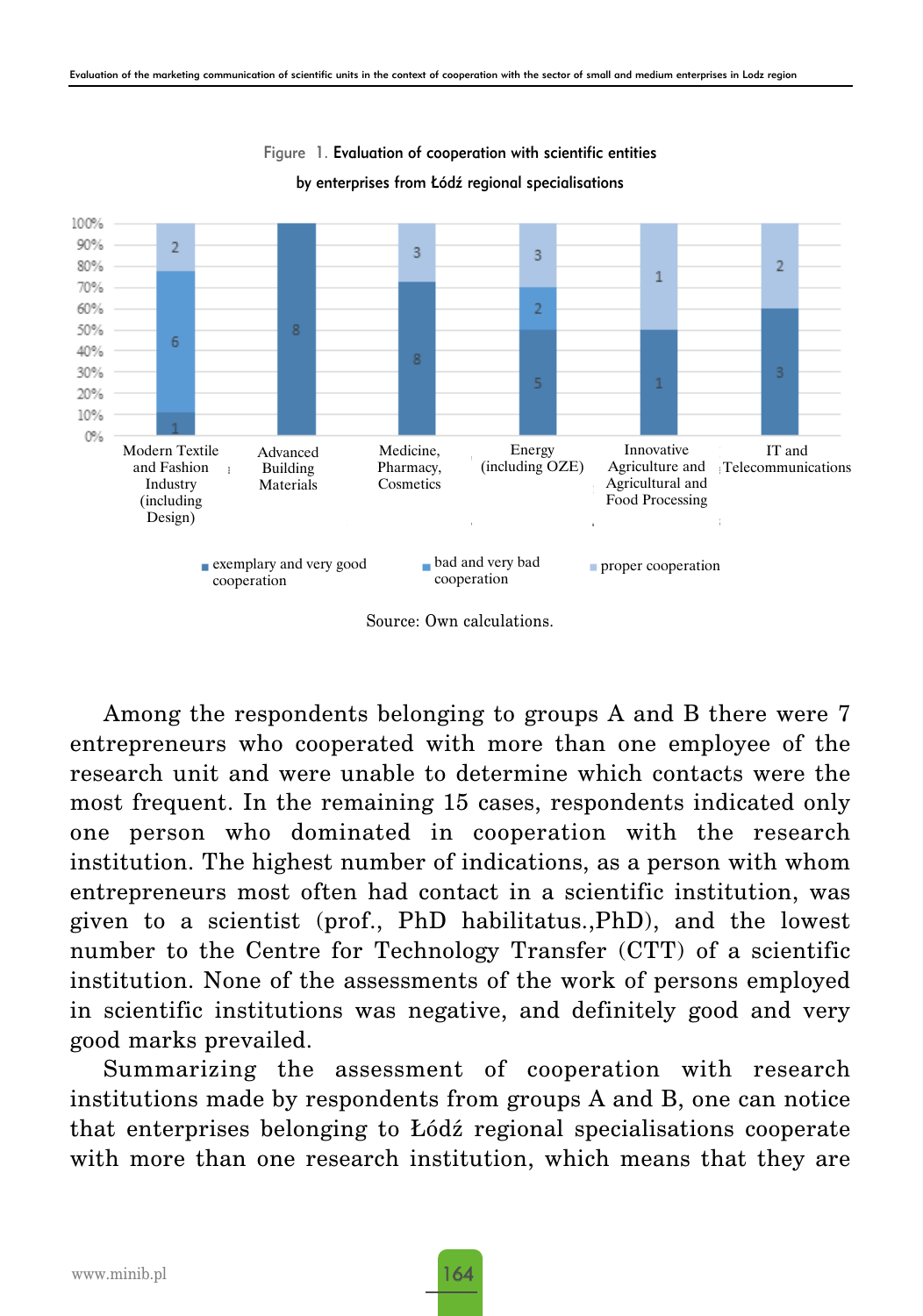looking for interdisciplinary solutions that can help them run their businesses in various areas. The most popular among business entities are the scientific entities being a part of the Technical University of Łódź, which may prove the need for product and process innovation in the industrial area. The highest level of science-business contacts is assessed by construction companies and at the same time the vast majority of them declare their future cooperation. The most disappointed by the cooperation with science are entities belonging to the textile specialisation, which may be related to the declining character of this sector in its present shape in the region.<sup>2</sup>

Scientific entities as entities are rated much worse than scientists and administrative staff working in them. The results in this respect confirm the level of trust in scientists and scientific entities presented in Urmański's research (2016).

The research also gave an answer to the question which of the sources of information about the offer of scientific entities (the subject of later cooperation) was the main one from which entrepreneurs drew. The analysis of the respondents' answers clearly shows that it was the conversation at a scientific conference, symposium or trade fair that gave an impulse for later cooperation. This type of communication was indicated by 16 out of 22 respondents. The second place was taken by business contractors (22.7%), and the third place, with a share of 4.5%, was taken by the website of the research unit. The remaining variants (advertising materials, social media, newsletter, "open door", advertisement in the mass media) did not receive any indication.

In terms of understanding the information provided by research units, the opinions of respondents were divided (Fig. 2).

Despite the necessity of asking auxiliary questions by entrepreneurs, the vast majority of the message was considered understandable. Only one of the respondents considered the language of the scientists communicating with it as requiring repeated analysis, i.e. additional time needed for proper decoding of the message. In this case, there was a lack of statistical significance between regional specialisations and the evaluation of information coding by scientific entities  $(chi^2 = 6.223; p > 0.05)$ .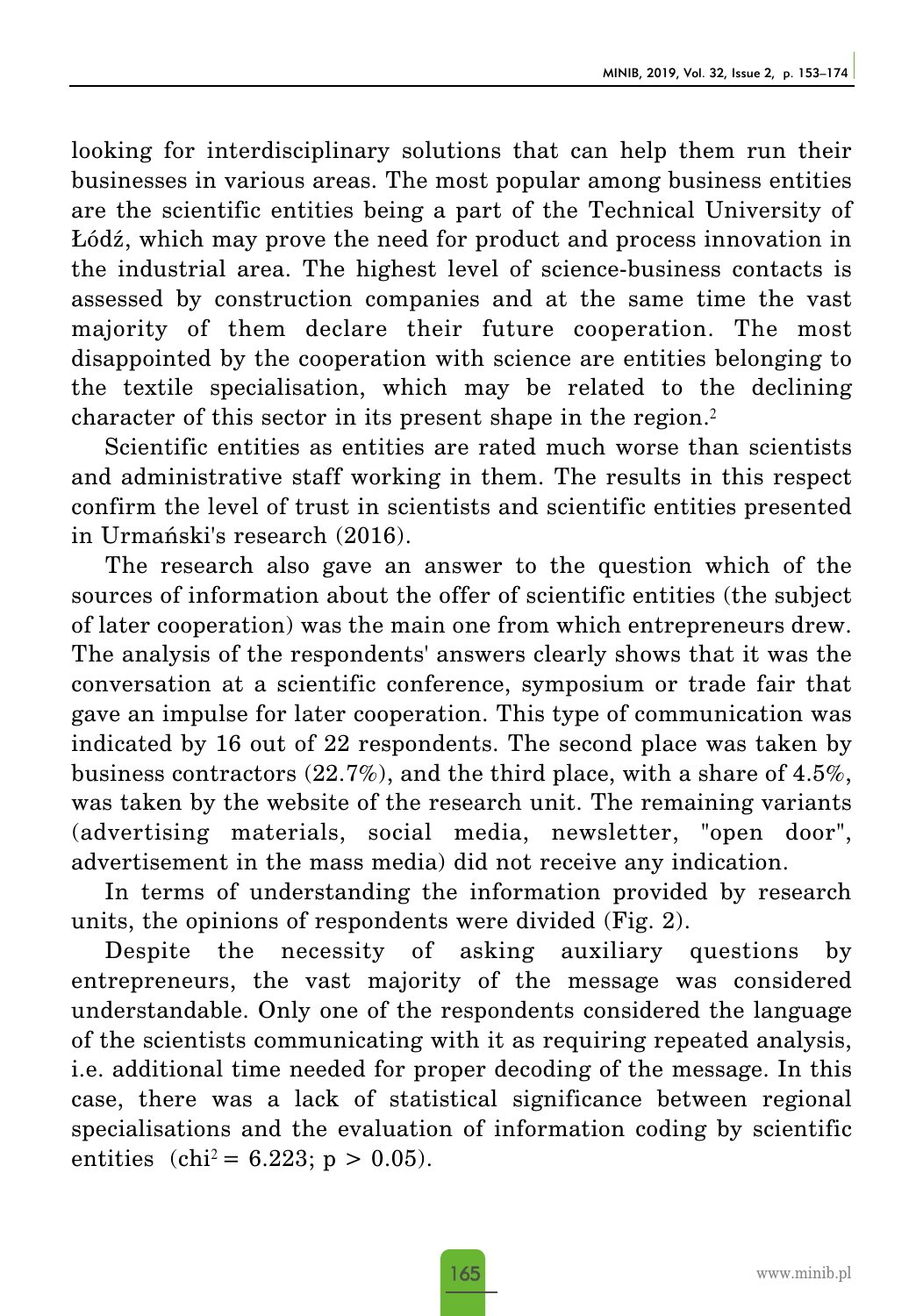

Figure 2. Assessment of information coding by scientific entities in the opinion of respondents



Interpersonal communication is therefore the key to increasing the number of successful commercialisations of knowledge. Its main element, i.e. feedback, undoubtedly makes it easier for both parties to understand the message and thus their mutual intentions. The results of the survey clearly showed that the largest group of respondents understood the message after asking additional questions, which would not be possible (in real time) in another model of marketing communication.

The results of the research showed unequivocally that the degree to which scientific entities use the whole spectrum of marketing communication tools is unsatisfactory (Fig. 3).

Among the respondents from groups A–D, i.e. entities which had contact or intend to establish cooperation in the future, only 3 entrepreneurs defined this level as high and very high. 18 entrepreneurs stated that this level is medium, which means that scientific institutions still have a lot to do in this respect. The largest group of entities, which constitutes 69.1% of respondents, described the level of using marketing communication tools by scientific entities as low and very low. It is noteworthy that there was an exceptional consensus among the respondents, regardless of their belonging to a given regional specialisation.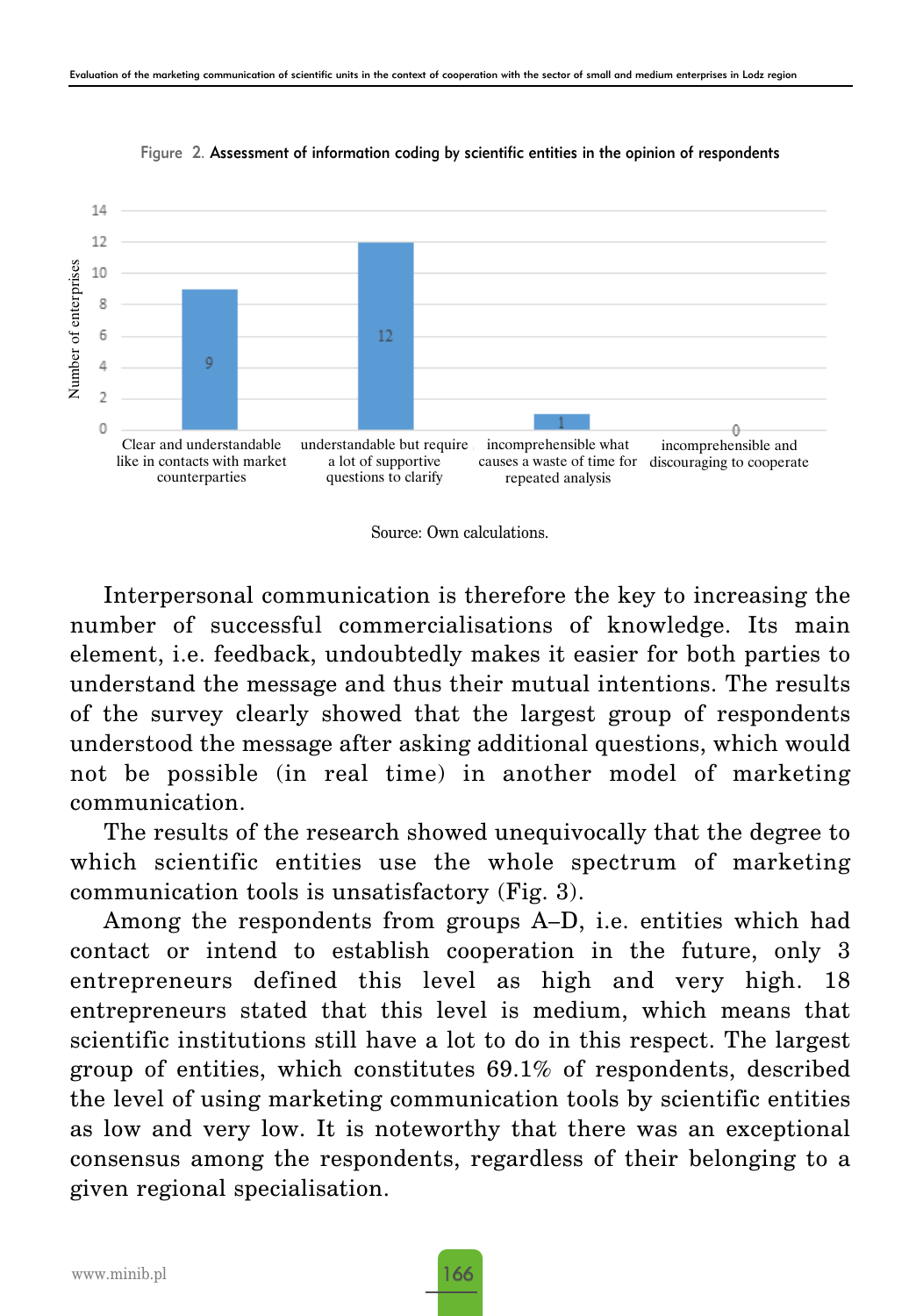

Figure 3. Degree of use of marketing communication tools by scientific entities



In the case of evaluation of the language used by scientific entities in relation to the description of the offer addressed to enterprises, the respondents were divided (Fig. 4). 37 out of 68 entities answering this question found the description of the offer to be scientific, which does not include practical market benefits for enterprises. The opposite opinion was expressed by 31 entrepreneurs who perceived the benefits of cooperation in the communications of scientific institutions. The specialisations that dominated in this group were the IT and energy sectors. Perhaps it is related to the specificity of both specialisations, in which innovative market solutions (expressed in values commonly known in the industry) are noticed without additional explanations. Statistical analysis showed a lack of statistical significance between regional specialisation and the assessment of the language used  $\text{(chi)}^2$  =  $= 5.641$ ; p > 0.05).

The results of the study unequivocally revealed the weaknesses of scientific institutions in operating in a hypermedia computer environment, in the context of marketing communication with business entities. The perception by commercial entities of the degree of using the possibilities offered by the Internet in scientific institutions places it at a low and very low level. Only 16.7% of all ratings indicate this degree as high and very high, 38.2% of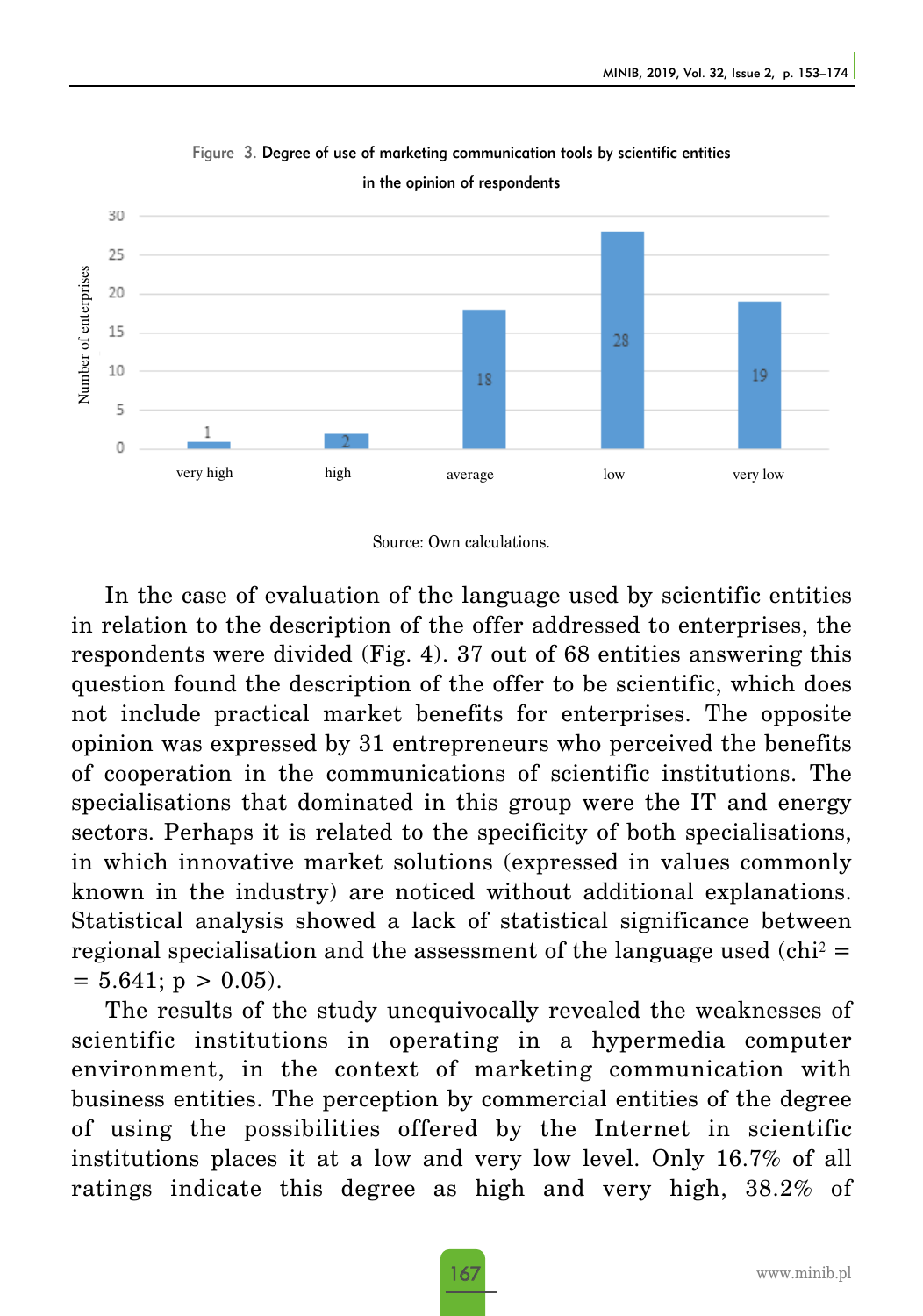respondents assessed the degree of using elements of on-line communication by scientific entities as medium, and as much as 45.1% as low or very low. This is definitely not enough in the era of Web.2.0. Even if in reality this level is much higher, it does not change the fact that the reception of activities of scientific entities in this area is negative. In this case, there was no statistical correlation between regional specialization and the evaluation of the degree of using elements of marketing communication by scientific entities (chi<sup>2</sup> =  $= 12.503$ ; p > 0.05).



Figure 4. Assessment of the language used by scientific units to present the offer for enterprises in the opinion of respondents

Source: Own calculations.

Of all the assessable elements of online communication, advertising on the Internet, social media profile and science blog received the lowest level of use (Fig. 5). The comparison shows that respondents surfing on websites or social media rarely encounter information from research institutions (in various forms), as it is the case with commercial entities. In turn, the newsletter, e-mail and website received slightly higher ratings, but still below the average, as elements of online communication used by research institutions. The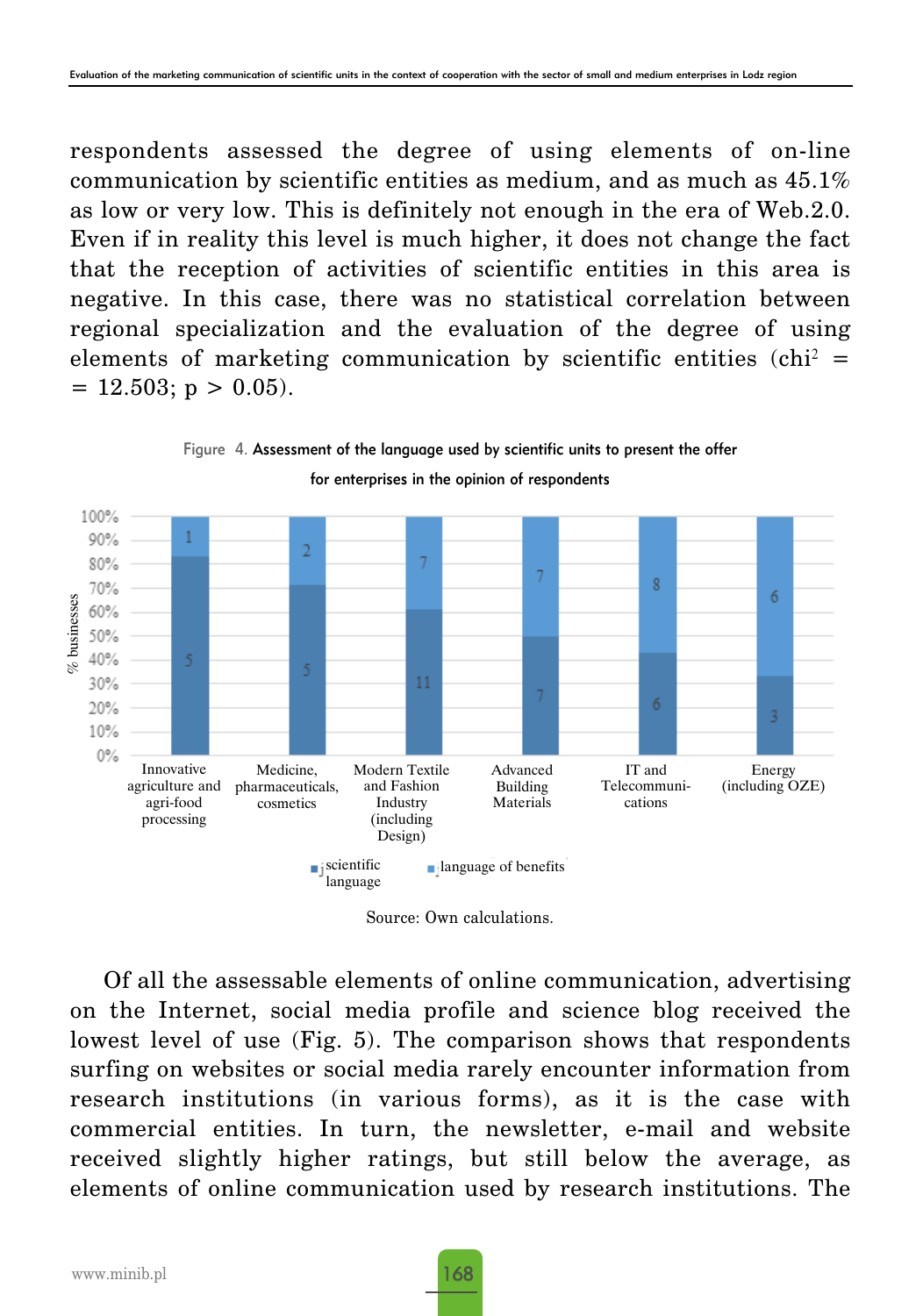degree to which all Internet communication instruments are used, without exception, in the assessment of business entities is insufficient in relation to the possibilities offered by scientific institutions. It is therefore a clear signal sent to scientific entities that are interested in cooperation with business, as well as an element shaping their image among entrepreneurs.



#### Figure 5. Degree of use of individual elements of on-line communication by scientific units in the opinion of respondents

Source: Own calculations.

76% of the respondents believe that the use of a range of modern Internet communication tools by scientific entities has a positive impact on their image in the business environment. Only 6% of respondents believe that using marketing communication tools in the Internet environment is now a standard and does not create premises for innovation.

The results of the research confirmed that scientific entities do not use the available spectrum of marketing communication tools in cooperation with enterprises. Similarly, scientific entities do not use the language of market benefits in the description of knowledge that is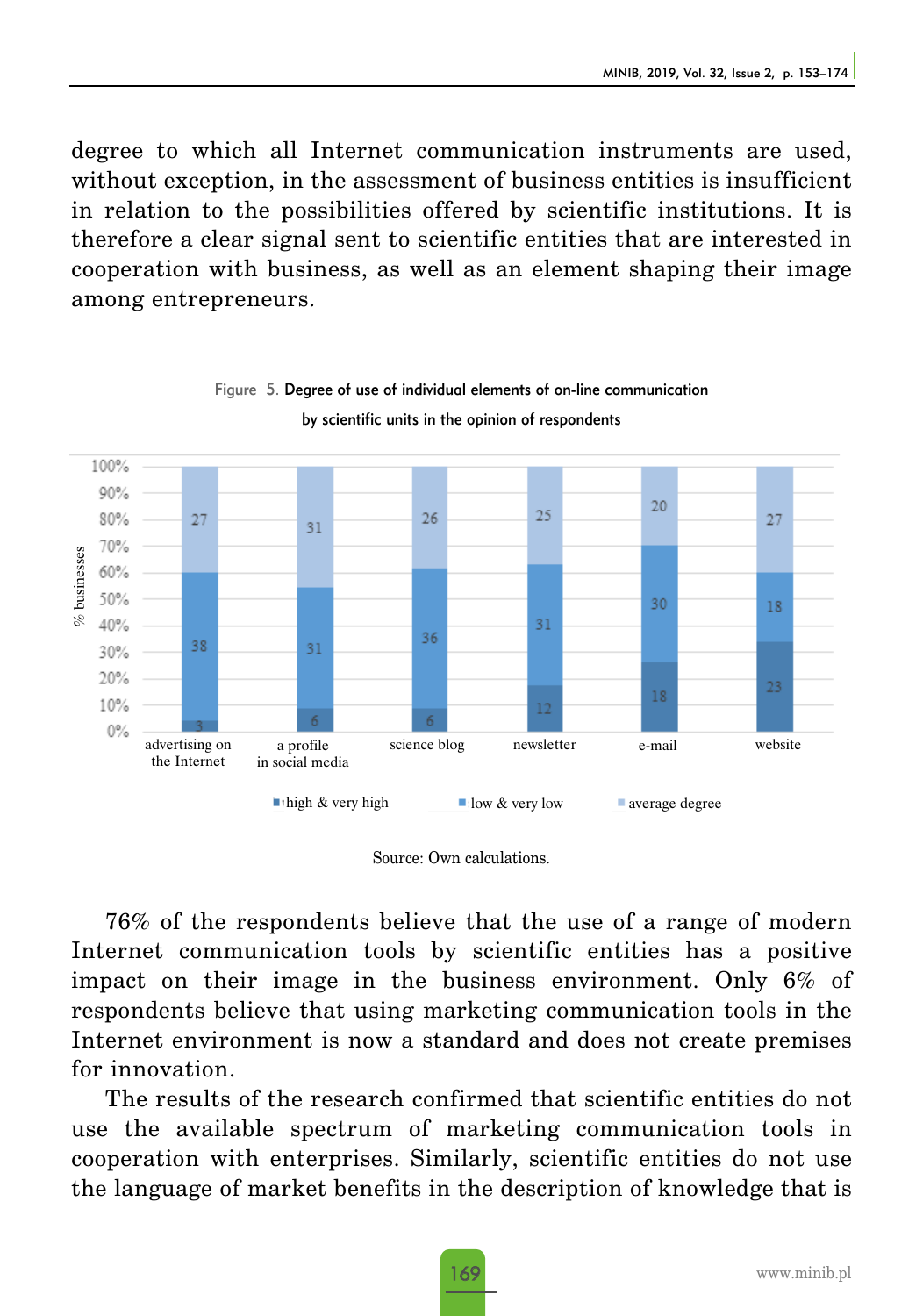subject to commercialisation. It was also stated that the use of the opportunities created by the Internet era Web 2.0 in marketing communication by scientific entities has a positive impact on their image in the business environment. The results of the research have shown that the use of forms of communication available in the hypermedia computer environment by scientific entities contributes to the creation of the image of an innovative business partner.

## Summary

In Poland, alliances between science and business are inevitable, as is the case in countries with the highest level of IDP3. The economic reality forces both groups to overcome their mutual prejudices and bring about a lasting agreement based on trust, but also on market principles.

Summarizing the evaluation of cooperation with research institutions, which was made by respondents from groups A–D, i.e. entrepreneurs who are at different stages of cooperation with research institutions, it can be stated that:

- Almost  $70\%$  of the respondents believe that scientific entities do not sufficiently use the range of marketing communication tools in the context of cooperation with business.
- Almost  $85\%$  of respondents are convinced that the level of use of online communication tools by scientific entities is low and medium, which automatically translates into lower perception of them as innovative business partners according to 76% of respondents.
- Only for  $45\%$  of enterprises the language used by research units to describe their commercialization offer is understandable and shows potential market benefits from its implementation. This result means that more than half of the respondents have problems with perceiving the profits flowing for them in the presentation of the offer. In the case of entrepreneurs, investing capital (time, money, human and material resources) in an undertaking in which they do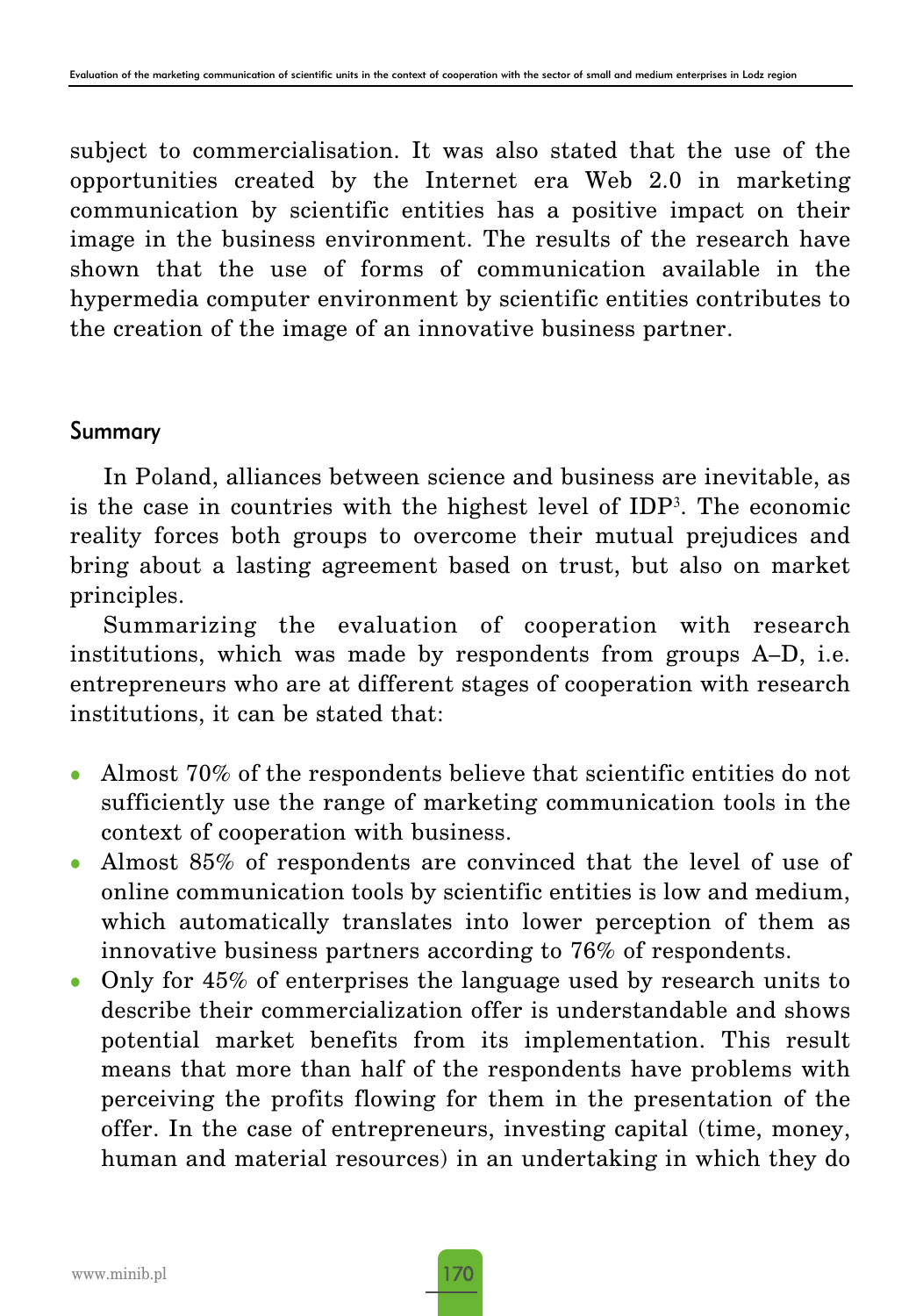not see measurable benefits (profit, increasing market share, increasing brand recognition, etc.) is very rare. The mere fact of not recognising market potential in knowledge intended for commercialisation does not mean that it does not exist. Often scientists, focused on broadening knowledge, simply do not expose it or are not able to do it in a market way, characteristic for B2B market.

The correct (in accordance with the rules of the institutional market) use of marketing communication tools determines the successful cooperation of scientific entities and enterprises. As it has been repeatedly pointed out, the creator of the message between science and business should be a scientific institution that has intellectual potential, as well as tools for market interaction. It is the scientific entities that should bear the burden of selecting appropriate communication tools, communication channels and forms of communication, and they must have the ability to read information flowing through feedback in order to modify future communications addressed to the business sphere. Consequently, it is necessary to change the attitude of both environments and break down barriers in mutual relations, resulting in an increase in the number of joint implementation projects.

# References

 $1$  TRL (Technology Readiness Level) determines the technological readiness, i.e. the stage of development of a given solution. The methodology assumes 9 levels of technological readiness. Stages II–VI are considered industrial research and Stages VII–IX are considered development works. Stage I of TRL is the level of basic research.

 $2$  The region is dominated by clothing sewing plants, clothing knitwear manufacturers and trading companies, and there is no strong representation in the segment of innovative technical fabrics, which are the future of the industry in the EU. Enterprises with the dominant PKD (Polish Classification of Activities) from Division 13 (textiles production) and 14 (clothing production) according to Eurostat technology classification belong to the lowtechnology group.

<sup>3</sup> The Summary Innovation Index (SII) determines the level of innovativeness of EU countries (25 other partial indicators are used to calculate it).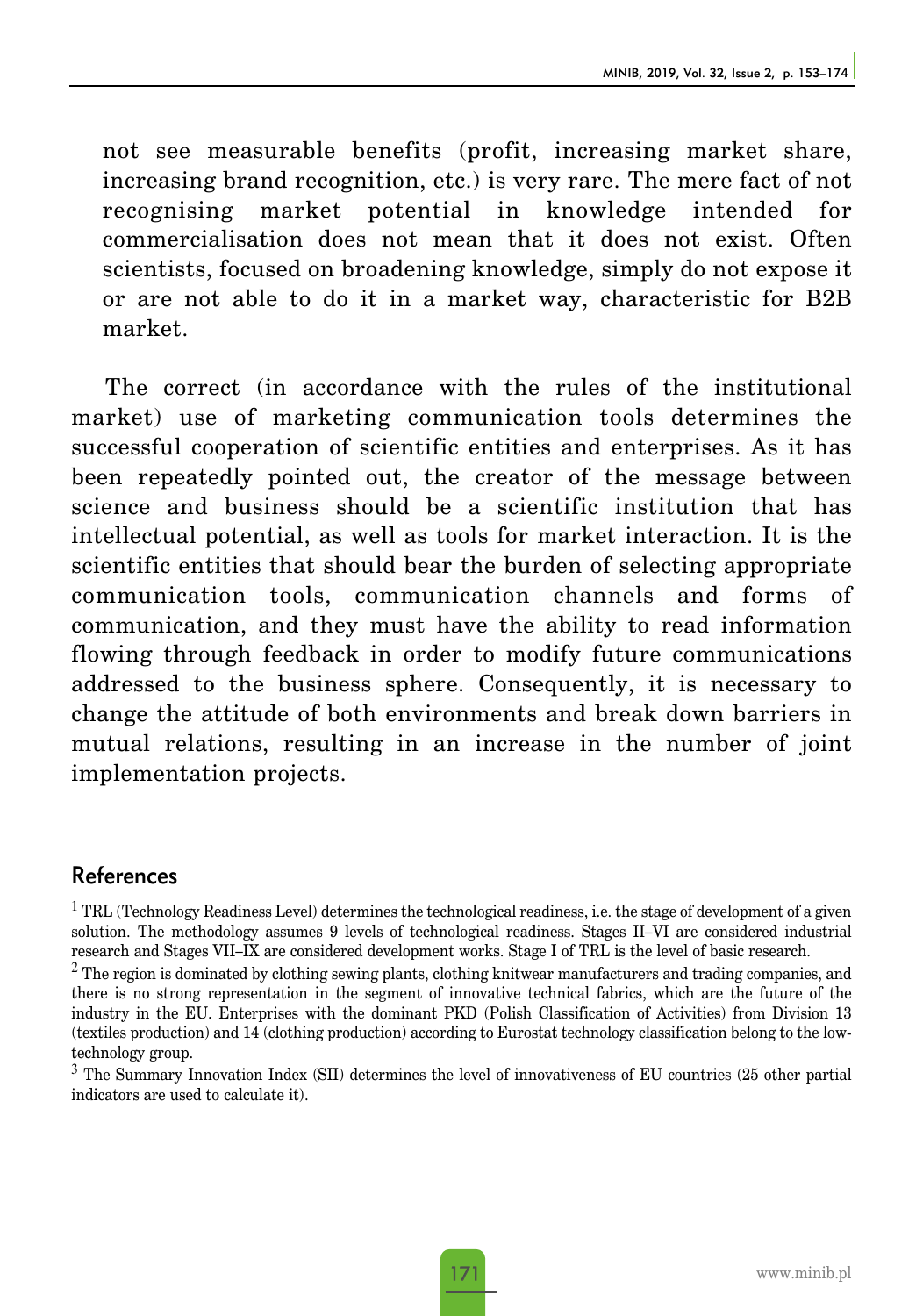# Bibliography

- 1. Barszcz, M. (ed.) (2016). *Komercjalizacja B+R dla praktyków 2016*, Warszawa: NCBiR.
- 2. Bjerregaard, T. (2009). *Universities-industry collaboration strategies: a micro-level per*spective. *European Journal of Innovation Management*, 12/2, 161–176.
- 3. Breen, H. i Hing, N. (2002). Improving Competitiveness Through Cooperation: Assessing The Benefits Of Cooperative Education Partnerships In Gaming Management. *UNLV Gaming Research & Review Journal*, 6/1, 57–72.
- 4. Feldy, M. (2014). Czynniki powodzenia w procesach komercjalizacji wiedzy aspekt komunikacyjny i relacyjny. *Marketing Instytucji Naukowych i Badawczych*, *4* (14), 4–26.
- 5. Hakansson, H. (2014). Nauka, technologia i biznes rynek czy interaktywna koordynacja. *Marketing Instytucji Naukowych i Badawczych*, *1* (11), 3–19.
- 6. Kleiber, M. (2004). Społeczeństwo wiedzy w Polsce. In: E. Okoń-Horodyńska E. (ed.). *Rola polskiej nauki we wzroście innowacyjności gospodarki*, 37–45. Warszawa: PTE.
- 7. Komisja Europejska (2007). *Research management in the European Research Area: education, communication and exploitation*, https://ec.europa.eu/research/eurab/pdf/eurab 07 07 may 2007 en.pdf (17.06.2017).
- 8. Koszałka, J. (2016). Model biznesowy w działalności badawczo-rozwojowej. *Marketing Instytucji Naukowych i Badawczych*, *3* (21), 43–78.
- 9. Kulczycki, E. (2016). *Rola państwa w relacjach nauki z otoczeniem społeczno-gospodarczym*, http://ekulczycki.pl/warsztat\_badacza/rola-panstwa-w-relacjach-nauki-z-otoczeniem-spoleczno-gospodarczym/ (09.05.2019).
- 10. Kuna-Marszałek, A., Lisowska, R. i Marszałek, J. (2013). Ocena istniejącego systemu współpracy i wymiany informacji między sferą nauki i biznesu w regionie łódzkim na tle istniejących rozwiązań w Wielkiej Brytanii i innych krajach europejskich. In: J. Różański (red.), *Współpraca nauki i biznesu jako czynnik wzmacniający innowacyjność regionu łódzkiego*, 105–140. Łódź: Wyd. Biblioteka.
- 11. Leydesdorff, L. i Etzkowitz, H. (2001). The Transformation Of University-industrygovernment Relations. *Electronic Journal of Sociology*, *5* (4), https://www.sociology.org/content/vol005.004/th.html (30.05.2017).
- 12. Marszałek, A. (2010). *Rola uczelni w regionie*. Warszawa: Difin.
- 13. Matusiak, K. i Guliński, J. (ed.) (2010). *Rekomendacje zmian w polskim systemie transferu technologii i komercjalizacji wiedzy*. Warszawa: PARP.
- 14. Mikosik, P. (2017). Czynniki warunkujące efektywną współpracę przedsiębiorstw z jednostkami naukowo-badawczymi. *Marketing Instytucji Naukowych i Badawczych*, *2* (24), 59–80.
- 15. Milczarek, S. (2017). Specyfika komunikacji marketingowej w procesie komercjalizacji wiedzy w jednostkach naukowych. *Zeszyty Naukowe Organizacja i Zarządzanie PŁ*, 68, 10–25.
- 16. Różański, J. (ed.) (2013). *Współpraca nauki i biznesu jako czynnik wzmacniający innowacyjność regionu łódzkiego*. Łódź: Wyd. Biblioteka.
- 17. Santarek, K., Bagiński, J., Buczacki, A., Sobczak, D. i Szerenos, A. (2008). *Tworzenie mechanizmów transferu technologii*, Warszawa: PARP.
- 18. Sojkin, B. i Michalak, S. (2016). Współpraca uczelni wyższej z praktyką gospodarczą. *Marketing Instytucji Naukowych i Badawczych, 4* (22), 67–90.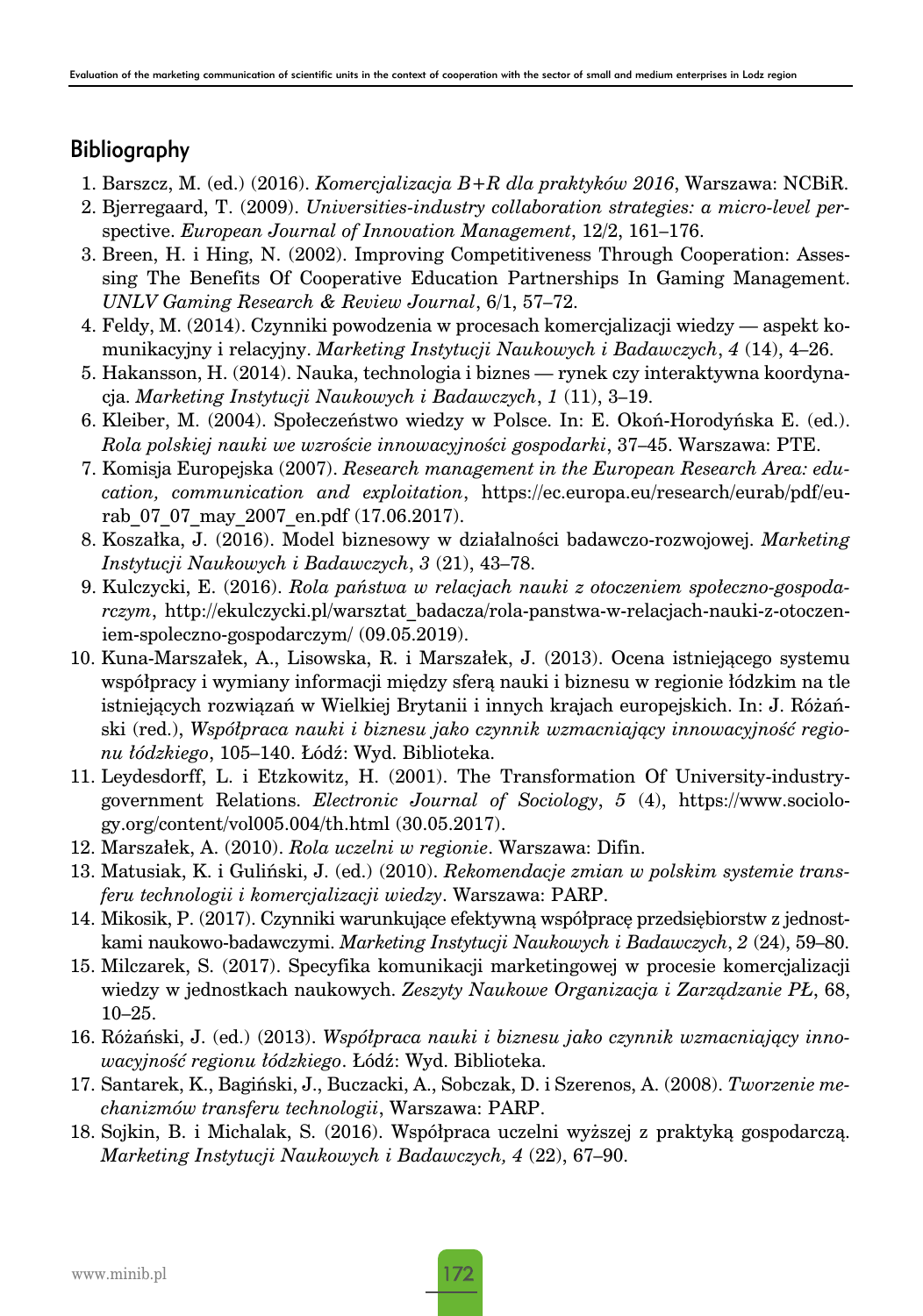- 19. Urmański, J. (2016). *Komercjalizacja badań naukowych, Spojrzenie inwestorów i naukowców*. Warszawa: MIT Enterprise Forum Poland.
- 20. Warsaw Enterprise Institute (2016). *Przyszłość polskiej nauki, Potencjał i bariery współpracy biznesu z nauką*, https://wei.org.pl/raport-wei-przyszlosc-polskiej-nauki-potencjali-bariery-wspolpracy-biznesu-z-nauka/ (09.06.2017).

**Sławomir Milczarek, PhD —** manager with 25 years of experience in the field of trade and marketing. Accredited advisor to the Polish Agency for Enterprise Development (PARP) and the National Service Network and National Innovation Network (KSIKSU). He actively initiates cooperation between scientific entities and enterprises in the context of the implementation and acquisition of EU funds for the SME segment. He has implemented 25 innovative products and over 15 million EU funds.

Habilitatus doctor Magdalena Grębosz-Krawczyk, Eng., Professor of Łódź University of Technology, Faculty of Management and Production Engineering, Poland — scientific and didactic employee of Łódź University of Technology, visiting professor at ESIEE Paris. Author of over 100 scientific publications on brand management, marketing communication and international marketing. She manages international research projects financed from domestic and foreign funds (e.g. National Science Centre (NCN), The Polish National Agency for Academic Exchange (NAWA)https://nawa.gov.pl/en/, Ministry of Science and Higher Education (MNiSW), https://nawa.gov.pl/en/, Government of the French Republic).